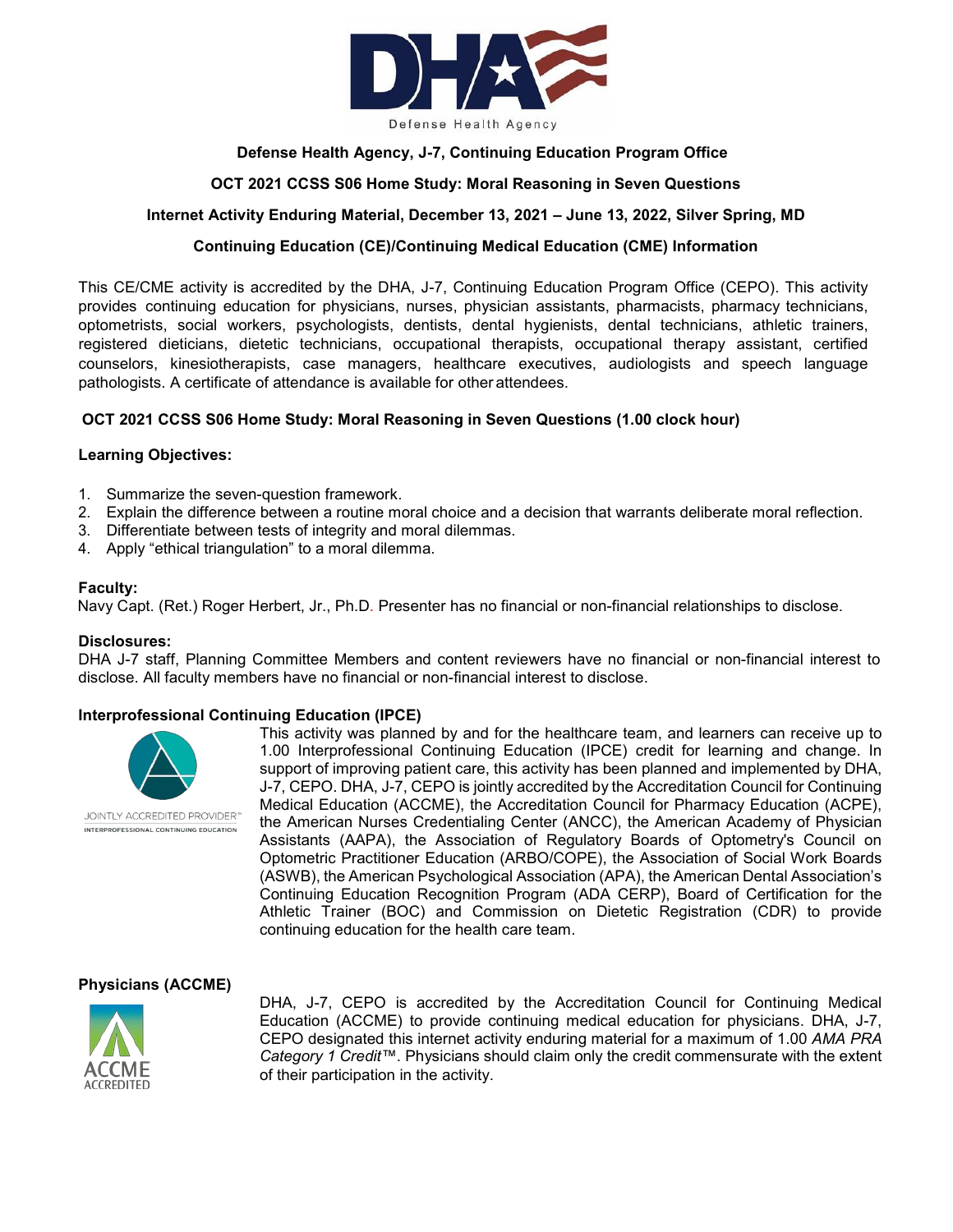## **Nurses (ANCC)**

The DHA, J-7, CEPO is accredited by the Joint Accreditation/ Interprofessional Continuing Education (IPCE) to provide this Continuing Nursing Education internet activity enduring material for a maximum of 1.00 ANCC contact hour. Nurses should only claim credit commensurate with the extent of their participation in the activity.

## **Pharmacists (ACPE)**



#### **UAN JA4008136-0000-21-308-H04-P**

No valid paper/electronic statement of credit will be offered. DHA, J-7, CEPO is accredited by the American Council for Pharmacy Education (ACPE) to provide continuing education for Pharmacists. This knowledge based activity will provide a maximum of 1.00 contact hour of pharmacy continuing education credit. Participant CE records will be electronically communicated to CPE Monitor. There is no cost to participate in this activity.

## **Pharmacy Technicians (ACPE)**

## **UAN JA4008136-0000-21-308-H04-T**



No valid paper/electronic statement of credit will be offered. DHA, J-7, CEPO is accredited by the American Council for Pharmacy Education (ACPE) to provide continuing education for Pharmacy Technicians. This knowledge based activity will provide a maximum of 1.00 contact hour of pharmacy continuing education credit. Participant CE records will be electronically communicated to CPE Monitor. There is no cost to participate in this activity.

#### **Physician Assistants (AAPA)**



DHA, J-7, CEPO has been authorized by the American Academy of PAs (AAPA) to award AAPA Category 1 CME credit for activities planned in accordance with AAPA CME Criteria. This activity is designated for 1.00 hour of AAPA Category 1 CME credit. Physician assistants should only claim credit commensurate with the extent of theirparticipation.

#### **Optometrists (ARBO/COPE)**

This activity has been approved by ARBO/COPE. The DHA, J-7, CEPO designated this activity for a maximum of 1.00 credit hour. Optometrists should only claim credit commensurate with the extent of their participation in the activity.

#### **COPE Course ID #: 75422-EJ COPE Activity/Event #: 122852**

#### **Social Workers (ASWB)**



As a Jointly Accredited Organization, DHA, J-7, CEPO is approved to offer social work continuing education by the Association of Social Work Boards (ASWB) Approved Continuing Education (ACE) program. Organizations, not individual courses, are approved under this program. State and provincial regulatory boards have the final authority to determine whether an individual course may be accepted for continuing education credit. DHA, J-7, CEPO maintains responsibility for this course. Social workers completing this course receive a maximum of 1.00 ASWB continuing educationcredit.

#### **Psychologists (APA)**



Continuing Education (CE) credits for psychologists are provided through the cosponsorship of the American Psychological Association (APA) Office of Continuing Education in Psychology (CEP). The DHA, J7, CEPO maintains responsibility for the content of the programs. DHA, J-7, CEPO designated this activity for a maximum of 1.00 CE credit. The instructional level of this activity is intermediate. There is no cost to participate.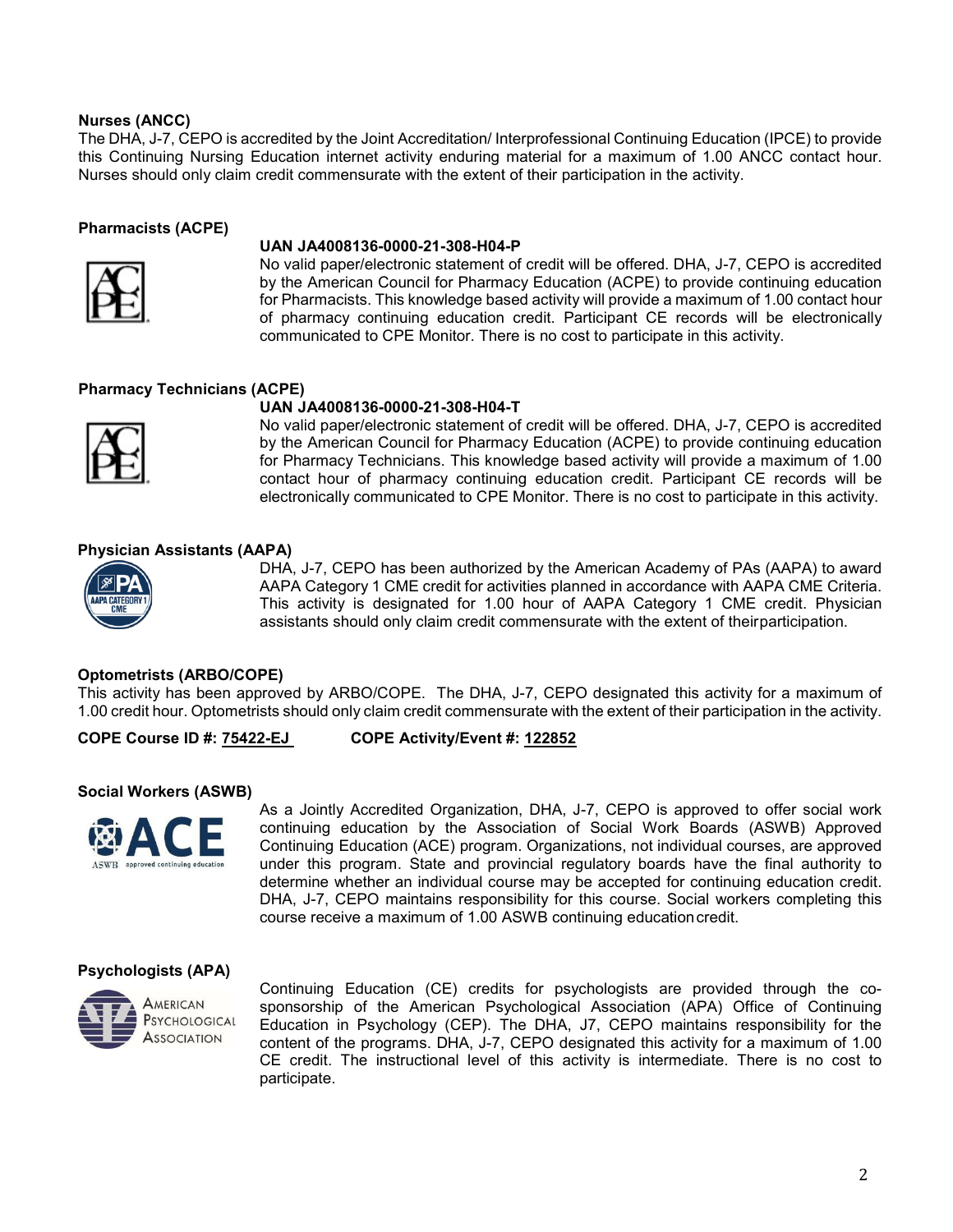# **Dentists/Allied Dental Staff (ADA CERP)**



DHA, J-7, CEPO is an ADA CERP Recognized Provider. ADA CERP is a service of the American Dental Association to assist dental professionals in identifying quality providers of continuing dental education (CDE). ADA CERP does not approve or endorse individual courses or instructors, nor does it imply acceptance of credit hours by boards of dentistry. DHA, J-7, CEPO designates this activity for 1.00 continuing education credit.

## **Board of Certification for the Athletic Trainer (BOC)**



The DHA, J-7, CEPO (BOC AP #: P12034) is approved by the Board of Certification, Inc., to provide continuing education to Athletic Trainers (ATs). This program is eligible for a maximum of 1.0 hour/Continuing Education Unit (CEU). ATs should claim only those hours actually spent in the educational program.

#### **Registered Dietitians/Dietetic Technicians, Registered (CDR)**

| <b>Commission on</b><br><b>Dietetic Registration</b>                                            | Completion of this RD/DTR profession-specific or IPCE activity awards CPEUs (One IPCE credit = One CPEU).<br>If the activity is dietetics-related but not targeted to RDs or DTRs, CPEUs may be claimed which are<br>commensurate with participation in contact hours (One 60 minute hour $= 1$ CPEU). |
|-------------------------------------------------------------------------------------------------|--------------------------------------------------------------------------------------------------------------------------------------------------------------------------------------------------------------------------------------------------------------------------------------------------------|
| <b>eat</b> the credentialing agency for the<br><b>right.</b> Academy of Nutrition and Dietetics | RD's and DTRs are to select activity type 102 in their Activity Log. Sphere and Competency selection is at<br>the learner's discretion.                                                                                                                                                                |

The DHA, J-7, CEPO is a Continuing Professional Education (CPE) Accredited provider with the Commission on Dietetic Registration (CDR). CDR Credentialed Practitioners will receive 1.00 Continuing Professional Education unit (CPEU) for completion of this activity/material

#### **ACCME Non-Physician CME Credit**

DHA, J-7, CEPO is accredited by the Accreditation Council for Continuing Medical Education (ACCME) to provide continuing education. ACCME Non-Physician CME Credit providers will be provided a certificate of participation for educational activities certified for *AMA PRA Category 1 Credit™*. ACCME Non-Physician CME Credit providers may receive a maximum of 1.00 hour for completing this internet activity enduring material.

## **American Speech Language Hearing Association (ASHA) Course # is ABIT2132**



Defense Health Agency, J-7, **Continuing Education Program** Office

Intermediate Level, Related Area 0.1 ASHA CEU

DHA, J-7, CEPO is approved by the Continuing Education board of the American Speech-Language-Hearing Association (ASHA) to provide continuing education activities in speech-language pathology, and audiology. ASHA CE Provider approval and use of the Brand Block does not imply endorsement of course content, specific products or clinical procedures

#### **Occupational Therapists/Occupational Therapy Assistants (AOTA)**



American The DHA, J-7, CEPO is an AOTA Approved Provider of professional development. Course Occupational Therapy approval ID# 03231. This distance learning-independent course is offered at 0.1 CEU Association Approved Provider intermediate, OT service delivery, foundational knowledge. AOTA does not endorse specific course content, products, or clinical procedures.